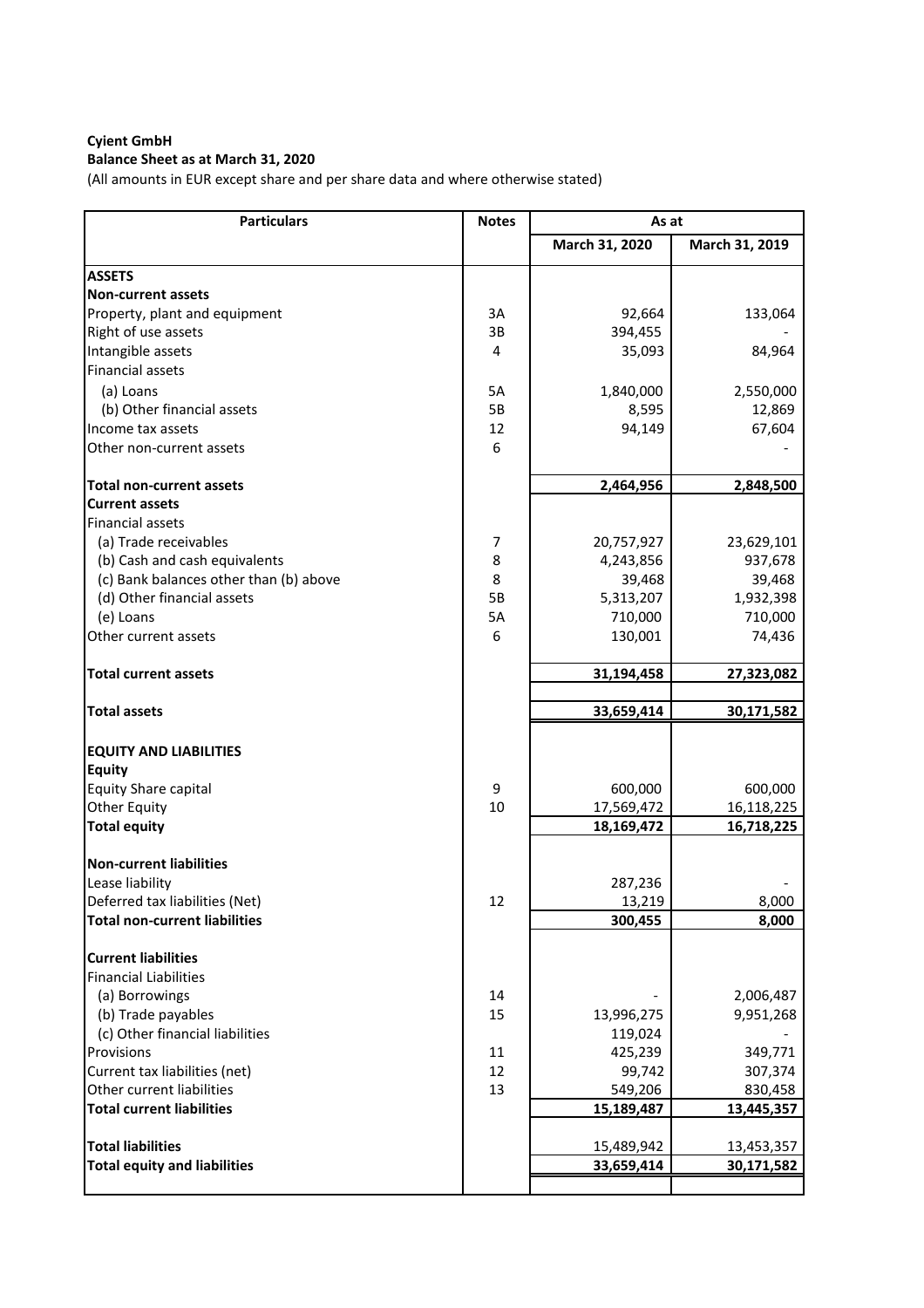# **Statement of Profit and Loss for the period ended March 31, 2020**

(All amounts in EUR except share and per share data and where otherwise stated)

| <b>Particulars</b>                                                                                                     | <b>Notes</b> | For the year ended<br>March 31, 2020 | For the year ended<br>March 31, 2019 |
|------------------------------------------------------------------------------------------------------------------------|--------------|--------------------------------------|--------------------------------------|
| <b>INCOME</b>                                                                                                          |              |                                      |                                      |
| Revenue from operations                                                                                                | 16           | 25,947,022                           | 27,020,727                           |
| Other income (net)                                                                                                     | 17           | 620,502                              | 531,003                              |
| <b>Total Income</b>                                                                                                    |              | 26,567,524                           | 27,551,730                           |
| Employee benefit expense                                                                                               | 18           | 7,745,160                            | 8,774,111                            |
| Finance costs                                                                                                          | 19           | 132,202                              | 138,041                              |
| Depreciation and amortisation expense                                                                                  | 20           | 204,727                              | 97,264                               |
| <b>Other Operating expenses</b>                                                                                        | 21           | 16,412,563                           | 16,445,049                           |
| <b>Total expenses</b>                                                                                                  |              | 24,494,653                           | 25,454,465                           |
| Profit before exceptional items and tax                                                                                |              | 2,072,871                            | 2,097,265                            |
| Exceptional item (net)                                                                                                 |              |                                      |                                      |
| Profit/(loss) before tax                                                                                               |              | 2,072,871                            | 2,097,265                            |
| <b>Tax Expense</b>                                                                                                     |              |                                      |                                      |
| Current tax                                                                                                            | 12           | 556,888                              | 479,336                              |
| Deferred tax                                                                                                           | 12           | 8,658                                | (38,000)                             |
| <b>Total tax expense</b>                                                                                               |              | 565,546                              | 441,336                              |
| Profit/(loss) for the year                                                                                             |              | 1,507,325                            | 1,655,929                            |
| Other comprehensive income                                                                                             |              |                                      |                                      |
| Items that will not be reclassified subsequently to profit or loss                                                     |              |                                      |                                      |
| Remeasurements of the defined benefit plans<br>Income tax relating to items that will not be reclassified to profit or |              |                                      |                                      |
| loss                                                                                                                   |              |                                      |                                      |
| Items that will be reclassified to profit or loss                                                                      |              |                                      |                                      |
| Exchange differences in translating the financial statements of foreign<br>operations                                  |              | (49, 283)                            | (8, 198)                             |
| Effective portion of gains and loss on designated portion of hedge                                                     |              |                                      |                                      |
| instruments in a cash flow hedge                                                                                       |              |                                      |                                      |
| Income tax relating to items that may be reclassified to profit or loss                                                |              |                                      |                                      |
| Total other comprehensive income                                                                                       |              | (49, 283)                            | (8, 198)                             |
|                                                                                                                        |              |                                      |                                      |
| Total comprehensive income for the year                                                                                |              | 1,458,043                            | 1,647,731                            |
|                                                                                                                        |              |                                      |                                      |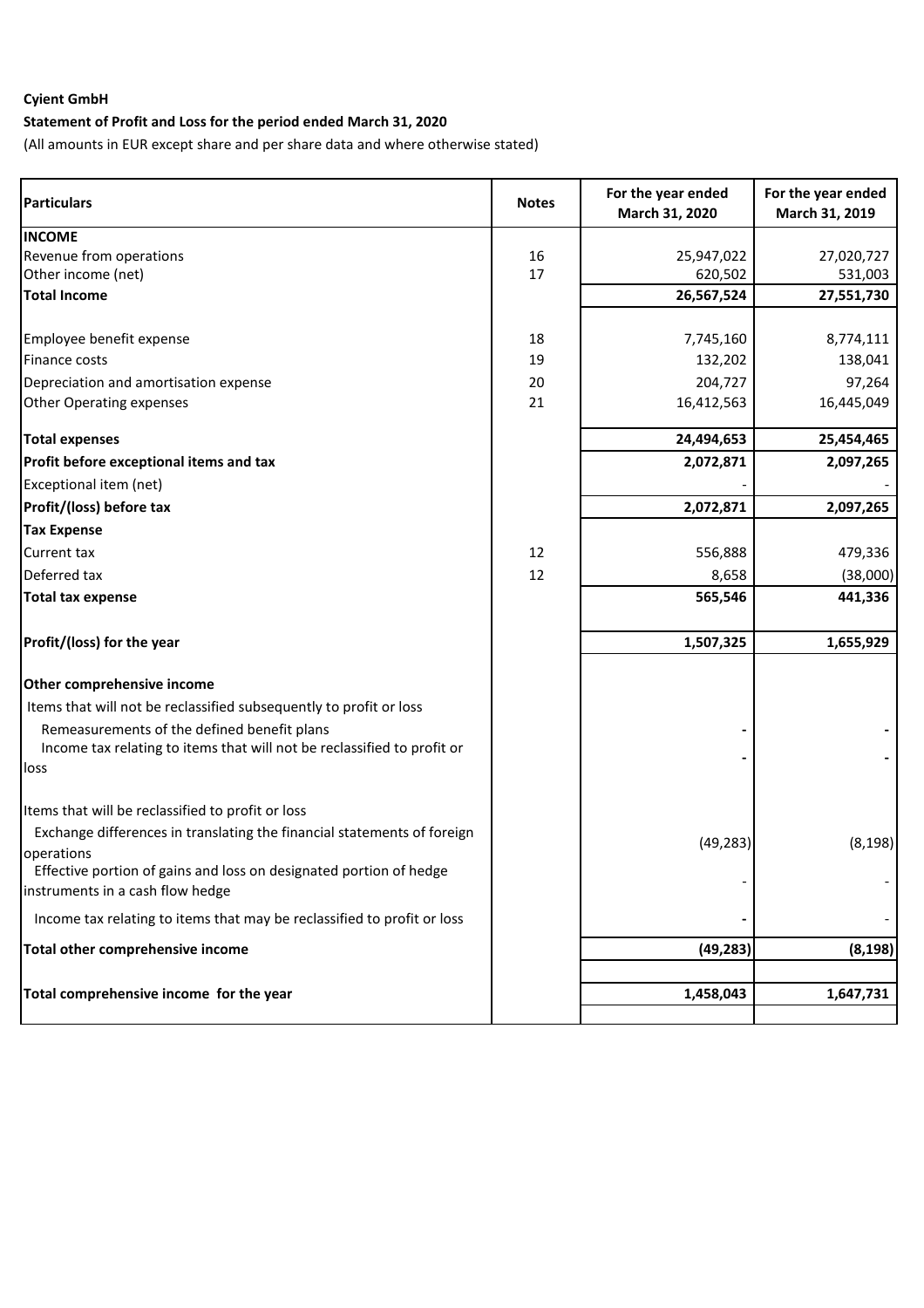## **Notes forming part of the financial statements**

(All amounts in EUR except share and per share data and where otherwise stated)

# **3A. Property, plant and equipment**

| <b>Particulars</b>       | As at          |                |  |
|--------------------------|----------------|----------------|--|
|                          | March 31, 2020 | March 31, 2019 |  |
| Carrying amount of:      |                |                |  |
| Leasehold                |                |                |  |
| Office Equipment         | -              | 65,870         |  |
| <b>Computers</b>         | 25,526         | 57,443         |  |
| Furnitures & Fixtures    | 67,138         | 9,750          |  |
| Total                    | 92,664         | 133,064        |  |
| Capital work-in progress |                |                |  |
|                          | 92,664         | 133,064        |  |

| <b>Description of assets</b>              | <b>Furniture &amp; Fixtures</b> | <b>Computers</b> | <b>Office Equipment</b> | <b>Total</b> |
|-------------------------------------------|---------------------------------|------------------|-------------------------|--------------|
| I. Cost                                   |                                 |                  |                         |              |
| Balance as at March 31, 2018              | 39,179                          | 322,323          | 270,582                 | 632,084      |
| <b>Additions</b>                          | 10,255                          | 14,247           | 61,484                  | 85,986       |
| <b>Disposals</b>                          | (33,889)                        | (152, 760)       | (110, 338)              | (296, 986)   |
| Acquisitions through business combination |                                 |                  |                         |              |
| Other adjustments                         |                                 | 250,761.00       |                         | 250,761      |
| Foreign currency translation adjustments  | (1.00)                          | (54)             |                         | (55)         |
| Balance as at March 31, 2019              | 15,545                          | 434,517          | 221,728                 | 671,790      |
| Additions                                 |                                 | 600              |                         | 600          |
| <b>Disposals</b>                          |                                 | (20, 111)        |                         | (20, 111)    |
| Acquisitions through business combination |                                 |                  |                         |              |
| Change of class                           | 221,727.86                      |                  | (221, 728)              |              |
| Foreign currency translation adjustments  | (1,056)                         | 39               |                         | (1,017)      |
| Balance as at March 31, 2020              | 236,217                         | 415,044          | $\blacksquare$          | 651,261      |
| II. Accumulated depreciation              |                                 |                  |                         |              |
| Balance as at March 31, 2018              | 37,276                          | 233,870          | 248,466                 | 519,613      |
| Depreciation for the year                 | 764                             | 38,787           | 7,639                   | 47,190       |
| <b>Disposals</b>                          | (32, 246)                       | (146, 303)       | (100, 248)              | (278, 797)   |
| Other adjustments                         |                                 | 250,761          |                         | 250,761      |
| Foreign currency translation adjustments  | 1                               | (42)             |                         | (41)         |
| Balance as at March 31, 2019              | 5,795                           | 377,074          | 155,857                 | 538,726      |
| Depreciation for the year                 | 7,731                           | 32,814           |                         | 40,545       |
| <b>Disposals</b>                          |                                 | (18, 910)        |                         | (18, 910)    |
| Change of class                           | 155,857                         |                  | (155, 857)              |              |
| Foreign currency translation adjustments  | (304)                           | (1, 459)         |                         | (1,763)      |
| Balance as at March 31, 2020              | 169,079                         | 389,519          | $\blacksquare$          | 558,598      |
| III. Carrying Amounts (I-II)              |                                 |                  |                         |              |
| Balance as at March 31, 2019              | 9,750                           | 57,443           | 65,870                  | 133,064      |
| Balance as at March 31, 2020              | 67,138                          | 25,526           |                         | 92,664       |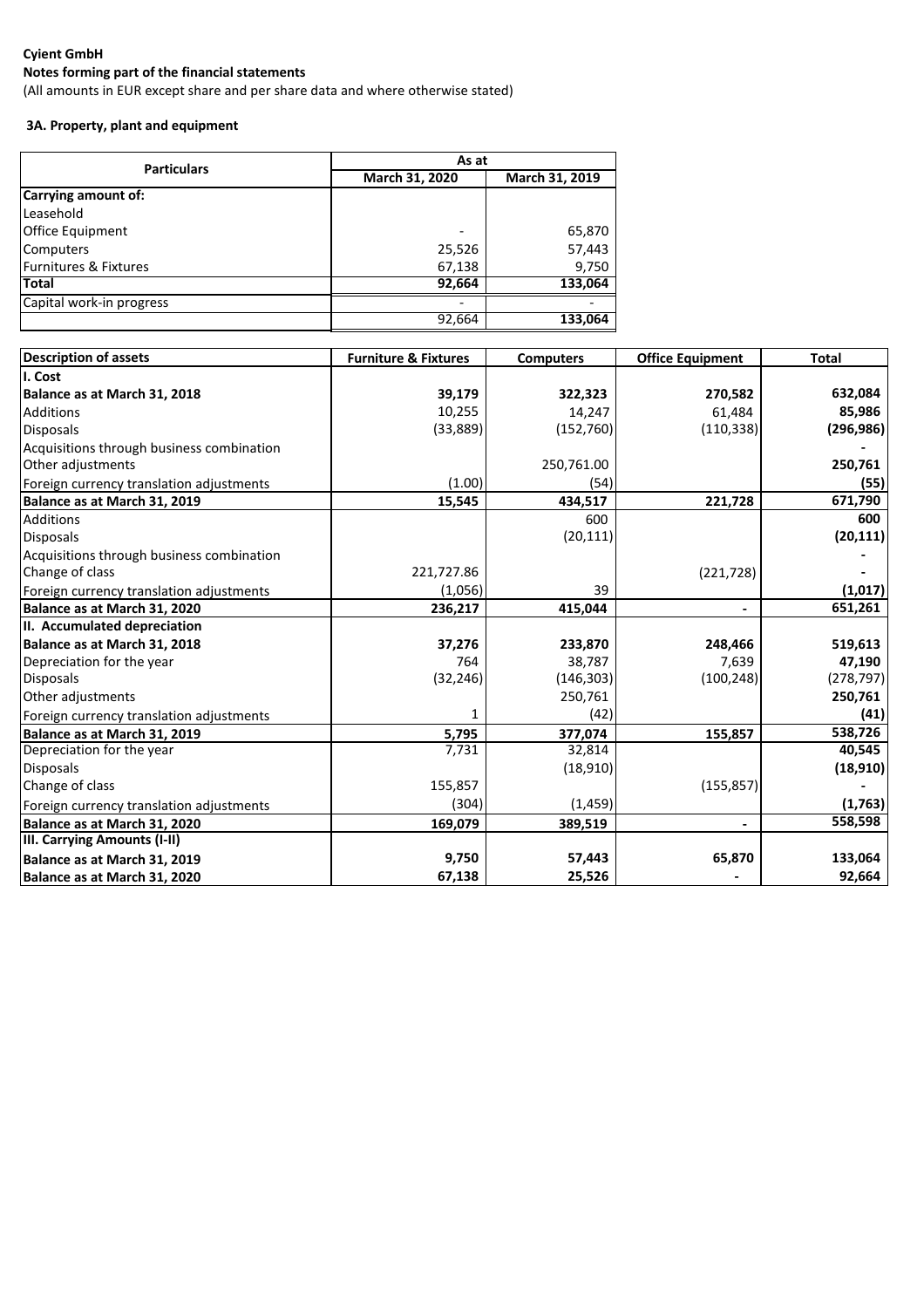#### **Notes forming part of the financial statements**

(All amounts in EUR except share and per share data and where otherwise stated)

#### **3B. Right of use assets ("ROU" assets)**

#### **Transition**

Effective April 1, 2019, the Company has adopted Ind AS 116 'Leases' which sets out the principles for recognition, measurement, presentation and disclosure of leases and requires lessees to account for all leases under a single on-balance sheet model. The Company has applied modified retrospective approach for all leases existing at the date of initial application and the cumulative effect of applying Ind AS 116 has been recognised as an adjustment to the opening balance of retained earnings. On transition, the adoption of this standard resulted in the recognition of Right of Use (ROU) asset of EUR 508,766 and a lease liability of EUR 520,622 and a net adjustment to opening balance of retained earnings of EUR 11,856 (net of deferred tax). The effect of adopting this standard is not material on the profit for the year.

(a) Movement in the carrying value of right of use assets is as below:

| <b>Particulars</b>           | As at March 31, 2020 |
|------------------------------|----------------------|
| Balance as at April 1, 2019  | 508,766              |
| <b>Additions</b>             |                      |
| <b>Deletions</b>             |                      |
| Depreciation                 | 114,311              |
| Translation difference       |                      |
| Balance as at March 31, 2020 | 394.455              |
|                              |                      |

The following is the break-up of current and non-current lease liabilities:

| <b>Particulars</b>            | As at March 31, 2020 |
|-------------------------------|----------------------|
| Current lease liabilities     | 119,024              |
| Non-current lease liabilities | 287.236              |

The following is the movement in lease liabilities during the year ended:

| <b>Particulars</b>                   | March 31, 2020 |  |
|--------------------------------------|----------------|--|
| Balance at the beginning of the year | 520,622        |  |
| <b>Additions</b>                     |                |  |
| <b>Deletions</b>                     |                |  |
| Finance cost accrued during the year | 18,302         |  |
| Payment of lease liabilities         | 132,664        |  |
| <b>Translation difference</b>        |                |  |
| Balance at the end of the year       | 406,260        |  |
|                                      |                |  |

The Group does not face a significant liquidity risk with regard to its lease liabilities, as the current assets are sufficient to meet the obligations related to lease liabilities as and when they fall due.

The aggregate depreciation on ROU assets has been included under depreciation and amortisation expense in the consolidated statement of profit and loss.

Rental expense for low value assets and short-term leases wasUSD 1,288,600 included under other expenses in the consolidated statement of profit and loss.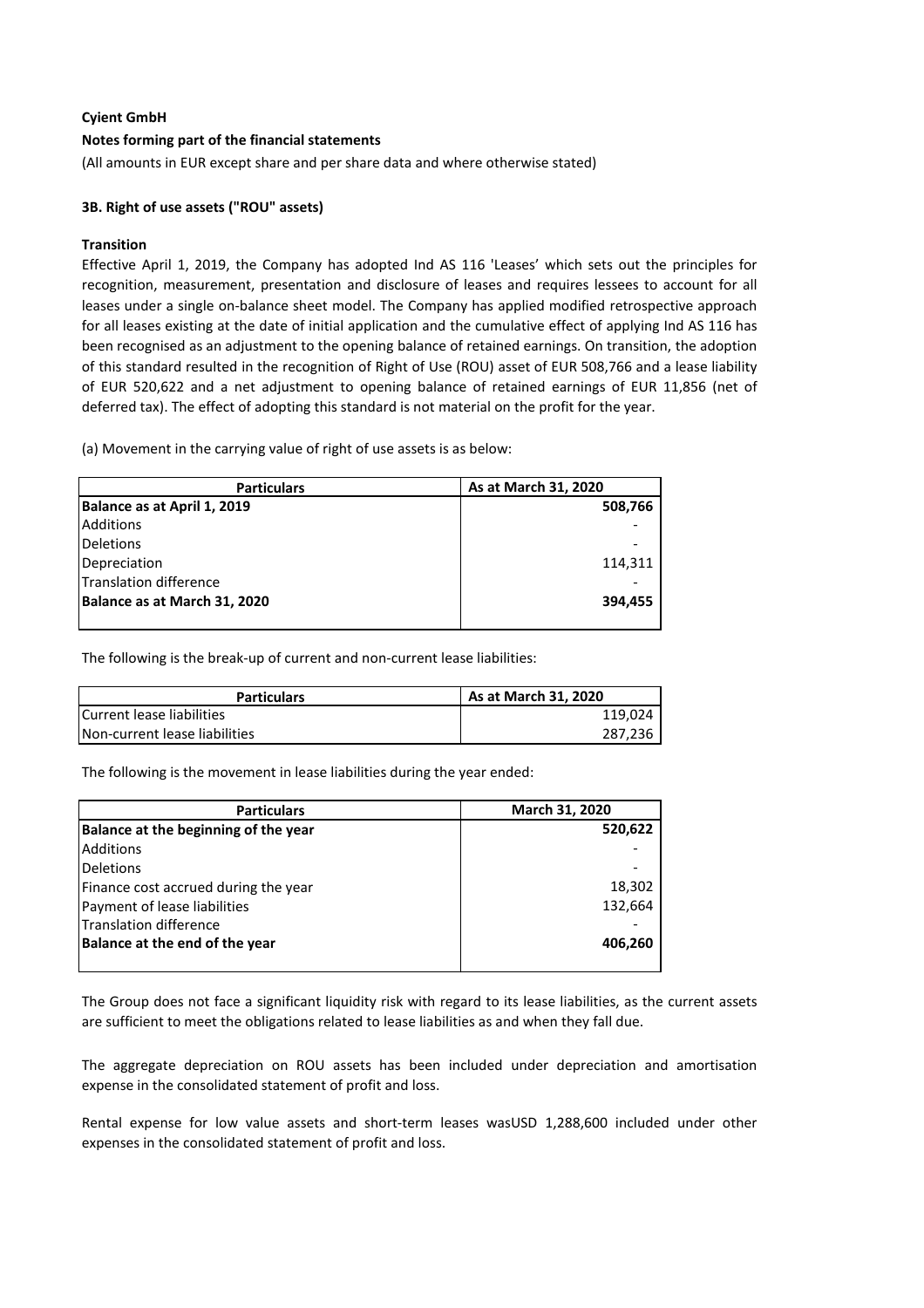# **Notes forming part of the financial statements**

(All amounts in EUR except share and per share data and where otherwise stated)

### **4. Intangible Assets**

| <b>Particulars</b>             | As at                 |                |  |
|--------------------------------|-----------------------|----------------|--|
|                                | <b>March 31, 2020</b> | March 31, 2019 |  |
| Carrying amount of:            |                       |                |  |
| Computer Software              | 35,093                | 84,964         |  |
| <b>Total</b>                   | 35,093                | 84,964         |  |
|                                |                       |                |  |
| <b>Total Intangible Assets</b> | 35,093                | 84,964         |  |

(ii). Movement in the carrying amount of intangible assets is as below:

| <b>Description of assets</b>             | <b>Computer software</b> | <b>Total</b> |
|------------------------------------------|--------------------------|--------------|
| I. Cost                                  |                          |              |
| Balance as at March 31, 2018             | 500,815                  | 500,815      |
| Additions                                | 41,242                   | 41,242       |
| <b>Disposals</b>                         | (127, 980)               | (127, 980)   |
| Other adjustments                        | (248,950)                | (248, 950)   |
| Foreign currency translation adjustments | (1)                      | (1)          |
| Balance as at March 31, 2019             | 165,125                  | 165,125      |
| <b>Additions</b>                         |                          |              |
| <b>Disposals</b>                         |                          |              |
| Foreign currency translation adjustments |                          |              |
| Balance as at March 31, 2020             | 165,125                  | 165,125      |
| III. Accumulated amortisation            |                          |              |
| Balance as at March 31, 2018             | 407,018                  | 407,018      |
| Amortisation for the year                | 50,074                   | 50,074       |
| <b>Disposals</b>                         | (127,980)                |              |
| Other adjustments                        | (248,950)                |              |
| Foreign currency translation adjustments | (0)                      | (0)          |
| Balance as at March 31, 2019             | 80,161                   | 80,161       |
| Amortisation for the year                | 49,871                   | 49,871       |
| Balance as at March 31, 2020             | 130,032                  | 130,032      |
|                                          |                          |              |
| III. Carrying Amounts (I-II)             |                          |              |
| Balance as at March 31, 2019             | 84,964                   | 84,964       |
| Balance as at March 31, 2020             | 35,093                   | 35,093       |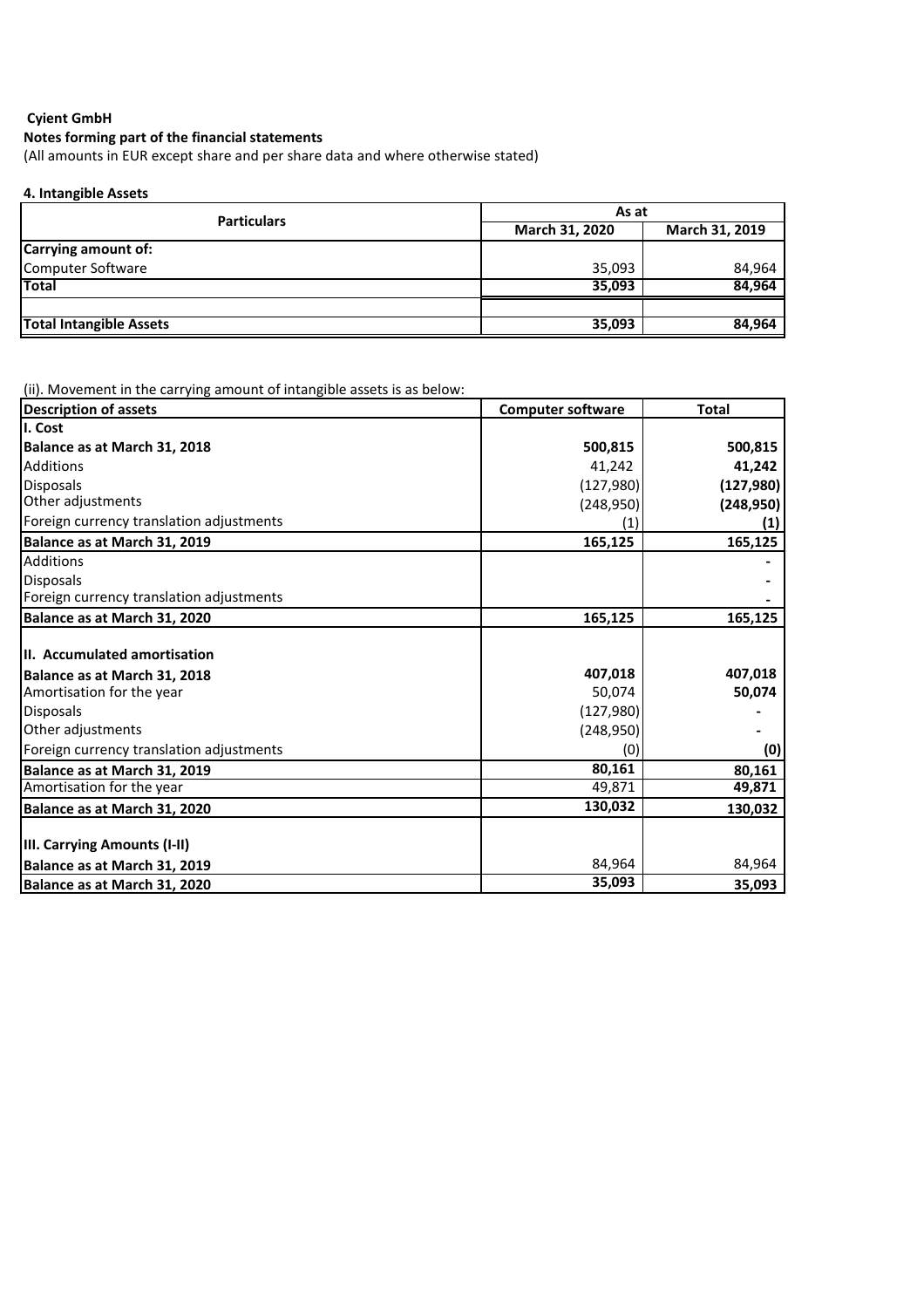### **Cyient GmbH Notes forming part of the financial statements**

(All amounts in EUR except share and per share data and where otherwise stated)

## **5A - Loans**

| <b>Particulars</b>                                                                   | As at          |                |  |
|--------------------------------------------------------------------------------------|----------------|----------------|--|
|                                                                                      | March 31, 2020 | March 31, 2019 |  |
| <b>Non - Current</b><br>Loans to related parties (refer note below)                  | 1,840,000      | 2,550,000      |  |
| <b>Total non-current loans</b>                                                       | 1,840,000      | 2,550,000      |  |
| Current<br>Loans to related parties (refer note below)<br>Unsecured, considered good | 710,000        | 710,000        |  |
| <b>Total current loans</b>                                                           | 710,000        | 710,000        |  |
|                                                                                      |                |                |  |
| <b>Total loans</b>                                                                   | 2,550,000      | 3,260,000      |  |

 Note: Loan extended for amount of EUR 7,100,000 to Cyient Europe Limited on 1 November 2014 and same is repayable by 31 December 2023, as per the agreed repayment schedule carrying an interest rate of 3% p.a.

|  | 5B - Other financial assets |  |
|--|-----------------------------|--|
|  |                             |  |

|                                                 | As at          |                |  |
|-------------------------------------------------|----------------|----------------|--|
| <b>Particulars</b>                              | March 31, 2020 | March 31, 2019 |  |
|                                                 |                |                |  |
| <b>Non - Current</b>                            |                |                |  |
| <b>Security Deposits</b>                        |                |                |  |
| - Unsecured, considered good                    | 8,595          | 12,869         |  |
| <b>Total other Non current financial assets</b> | 8,595          | 12,869         |  |
|                                                 |                |                |  |
| Current                                         |                |                |  |
| Advance to Employees                            |                |                |  |
| - Unsecured, considered good                    | 7,718          | 51,260         |  |
|                                                 |                |                |  |
| Unbilled revenue                                | 5,142,338      | 1,807,465      |  |
| Interest accrued - inter company                | 120,064        | 24,068         |  |
| Others                                          | 43,088         | 49,604         |  |
| <b>Total other current financial assets</b>     | 5,313,207      | 1,932,398      |  |
| <b>Total other financial assets</b>             | 5,321,801      | 1,945,267      |  |

#### **6.Other assets**

| <b>Particulars</b>                         | As at          |                |
|--------------------------------------------|----------------|----------------|
|                                            | March 31, 2020 | March 31, 2019 |
| <b>Current (unsecured):</b>                |                |                |
| Prepaid expenses                           | 73,430         | 74,436         |
| Other advances, unsecured, considered good | 56,571         |                |
| Total other current assets                 | 130,001        | 74,436         |
|                                            |                |                |
| <b>Total other assets</b>                  | 130,001        | 74,436         |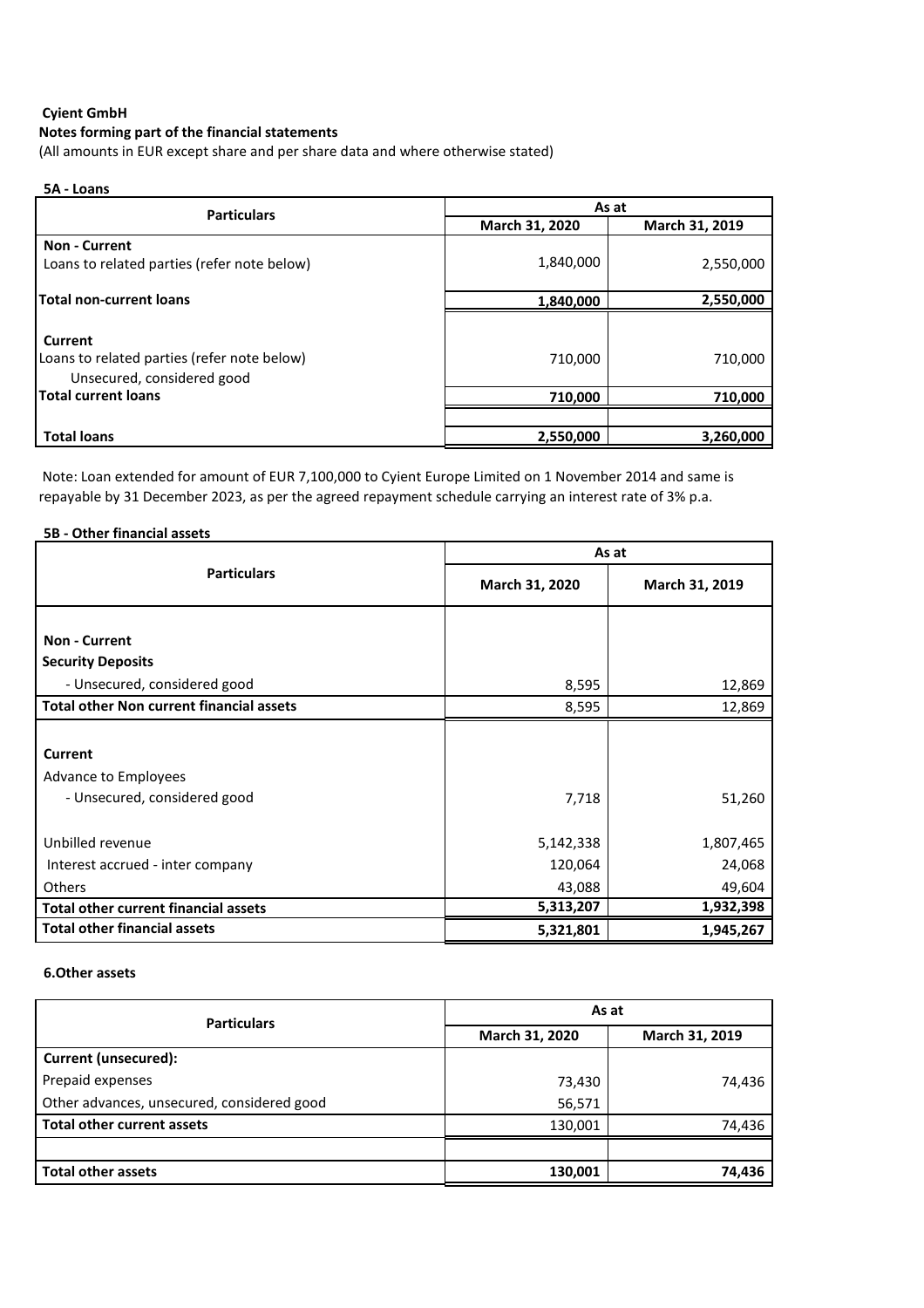# **Notes forming part of the financial statements**

(All amounts in EUR except share and per share data and where otherwise stated)

| 7. Trade receivables                                                                                                                   |                |                |  |
|----------------------------------------------------------------------------------------------------------------------------------------|----------------|----------------|--|
|                                                                                                                                        |                | As at          |  |
| <b>Particulars</b>                                                                                                                     | March 31, 2020 | March 31, 2019 |  |
| Trade receivables<br>- Unsecured, considered good<br>- Doubtful<br>Less: Allowance for doubtful debts (expected credit loss allowance) | 20,757,927     | 23,629,101     |  |
| Total                                                                                                                                  | 20,757,927     | 23,629,101     |  |

# **8: Cash and Bank Balances**

# **8A. Cash and Cash Equivalents**

| <b>Particulars</b>                     | As at          |                |
|----------------------------------------|----------------|----------------|
|                                        | March 31, 2020 | March 31, 2019 |
| <b>Balances with Banks</b>             |                |                |
| in current accounts                    | 3,919,299      | 937,178        |
| in deposit accounts                    |                |                |
| <b>Cash on hand</b>                    | 500            | 500            |
| Remittances in transit                 | 324,057        |                |
| <b>Total Cash and Cash equivalents</b> | 4,243,856      | 937,678        |

# **8B. Other Bank balances**

| <b>Particulars</b>                                         | As at          |                |
|------------------------------------------------------------|----------------|----------------|
|                                                            | March 31, 2020 | March 31, 2019 |
| Deposits held as margin money/security for bank guarantees | 39,468         | 39,468         |
| <b>Total</b>                                               | 39,468         | 39,468         |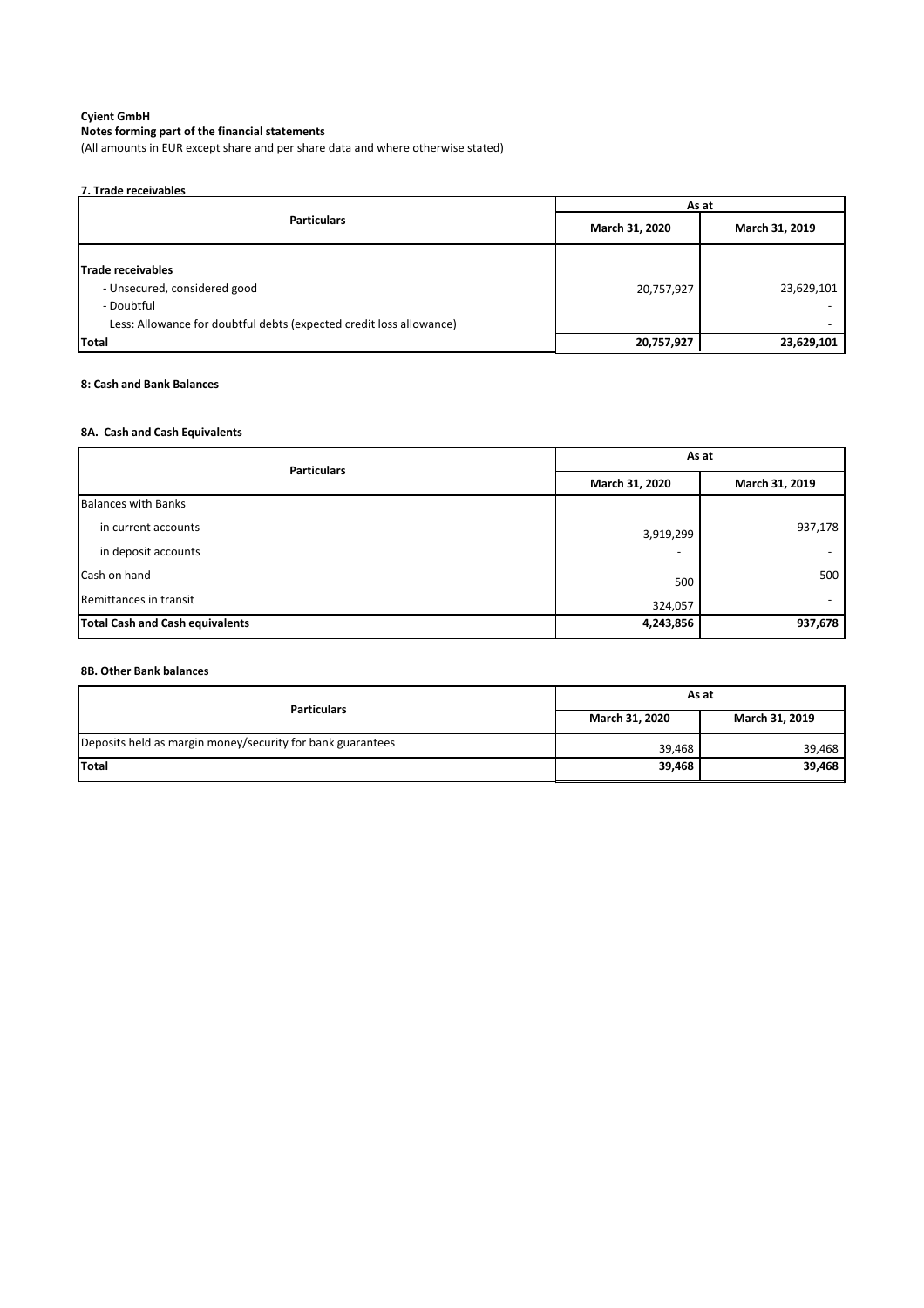#### **Notes forming part of the Consolidated financial statements**

(All amounts in EUR except share and per share data and where otherwise stated)

#### **9. Equity share capital**

| <b>Particulars</b>                                | As at                            |         |  |
|---------------------------------------------------|----------------------------------|---------|--|
|                                                   | March 31, 2019<br>March 31, 2020 |         |  |
| <b>Authorised Share capital:</b>                  |                                  |         |  |
| 12,000 Equity Shares of 50 EUR each               | 600,000                          | 600,000 |  |
|                                                   |                                  |         |  |
| Total equity share capital                        | 600.000                          | 600,000 |  |
|                                                   |                                  |         |  |
| Issued and subscribed capital comprises :         |                                  |         |  |
| 12,000 fully paid up equity shares of 50 EUR each | 600,000                          | 600,000 |  |
| Total equity share capital                        | 600,000                          | 600,000 |  |

| 10. Other equity                                    |                | <b>Amt in EURO</b> |  |  |
|-----------------------------------------------------|----------------|--------------------|--|--|
| <b>Particulars</b>                                  |                | As at              |  |  |
|                                                     | March 31, 2020 | March 31, 2019     |  |  |
|                                                     |                |                    |  |  |
| (a.)General reserve                                 |                |                    |  |  |
| (i) Opening balance                                 | 7,287,803      | 7,287,803          |  |  |
| (ii) Movement during the year                       |                |                    |  |  |
|                                                     | 7,287,803      | 7,287,803          |  |  |
| (b)Foreign currency translation reserve             |                |                    |  |  |
| (i) Opening balance                                 | 4,599          | 12,797             |  |  |
| (ii) Additions / (deductions) during the year (net) | (49, 283)      | (8, 198)           |  |  |
|                                                     | (44, 684)      | 4,599              |  |  |
| (c)Retained earnings                                |                |                    |  |  |
| (i) Opening balance                                 | 8,825,823      | 8,825,823          |  |  |
| (ii) profit for the year                            | 1,507,325      |                    |  |  |
| (iii) Ind AS 116 leases adjustment                  | (6, 794)       |                    |  |  |
|                                                     | 10,326,354     | 8,825,823          |  |  |
|                                                     |                |                    |  |  |
| <b>Total</b>                                        | 17,569,472     | 16,118,225         |  |  |

#### **Nature of reserves**

#### **(a). General reserve**

This represents appropriation of profit by the Company.

#### **(b). Foreign currency translation reserve**

Exchange difference relating to the translation of the keep it of the Company's foreign operations from their functional currencies to the Company's presentation currency are recognised directly in other comprehensive income and accumulated in the foreign currency translation reserve.

## **(c). Retained earnings**

Retained earnings comprises of prior years' undistributed earnings after taxes.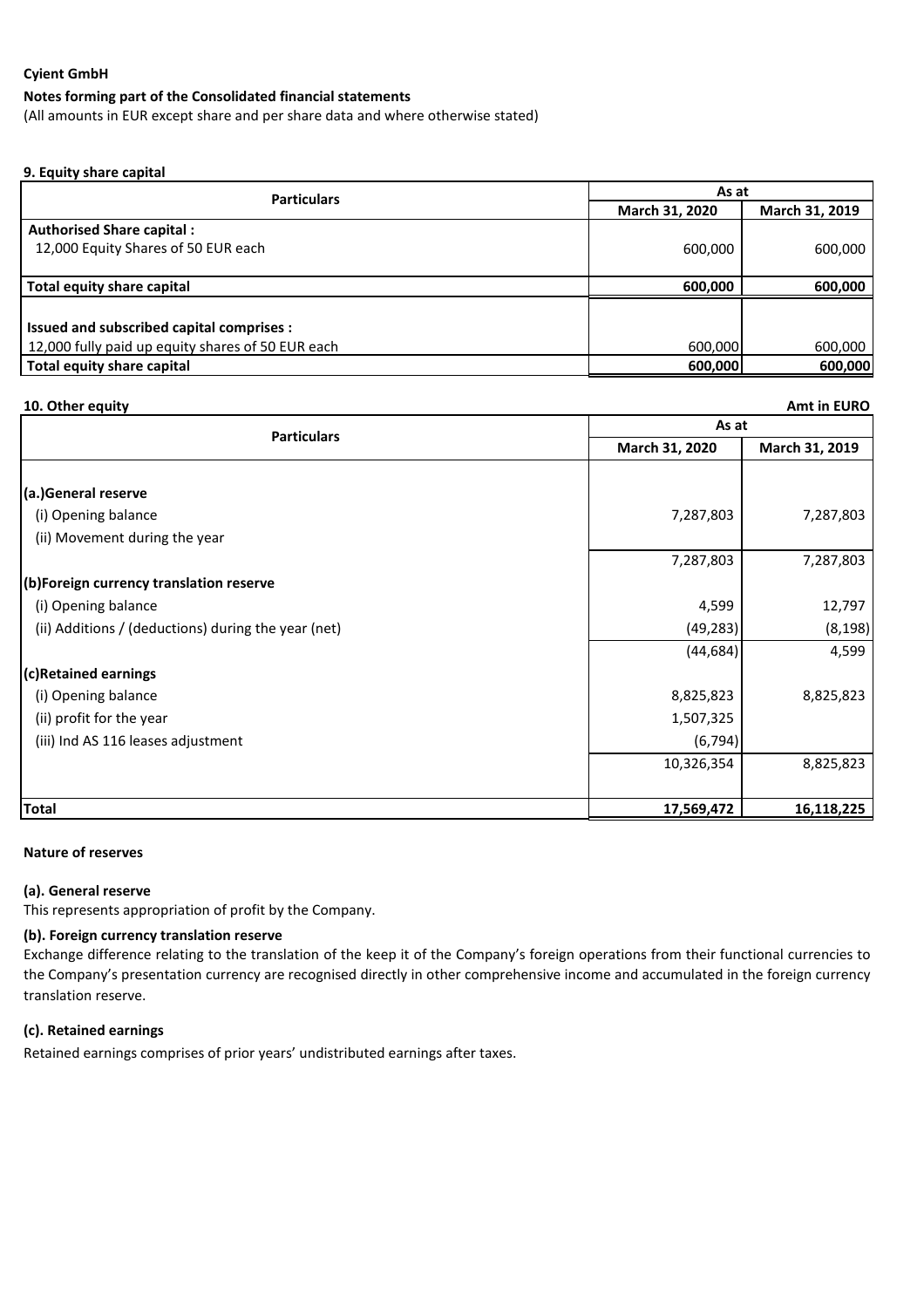# **Notes forming part of the financial statements**

(All amounts in EUR except share and per share data and where otherwise stated)

| 11. Provisions                               |                |                |  |
|----------------------------------------------|----------------|----------------|--|
|                                              | As at          |                |  |
| <b>Particulars</b>                           | March 31, 2020 | March 31, 2019 |  |
| <b>Employee benefits</b>                     | 425,239        | 349,771        |  |
| <b>Other Provisions</b>                      | 425,239        | 349,771        |  |
| <b>Non - Current</b>                         |                |                |  |
| Employee benefits<br><b>Other Provisions</b> |                |                |  |
| <b>Current</b>                               |                |                |  |
| Employee benefits<br><b>Other Provisions</b> | 425,239        | 349,771        |  |
|                                              | 425,239        | 349,771        |  |
| <b>Total</b>                                 | 425,239        | 349,771        |  |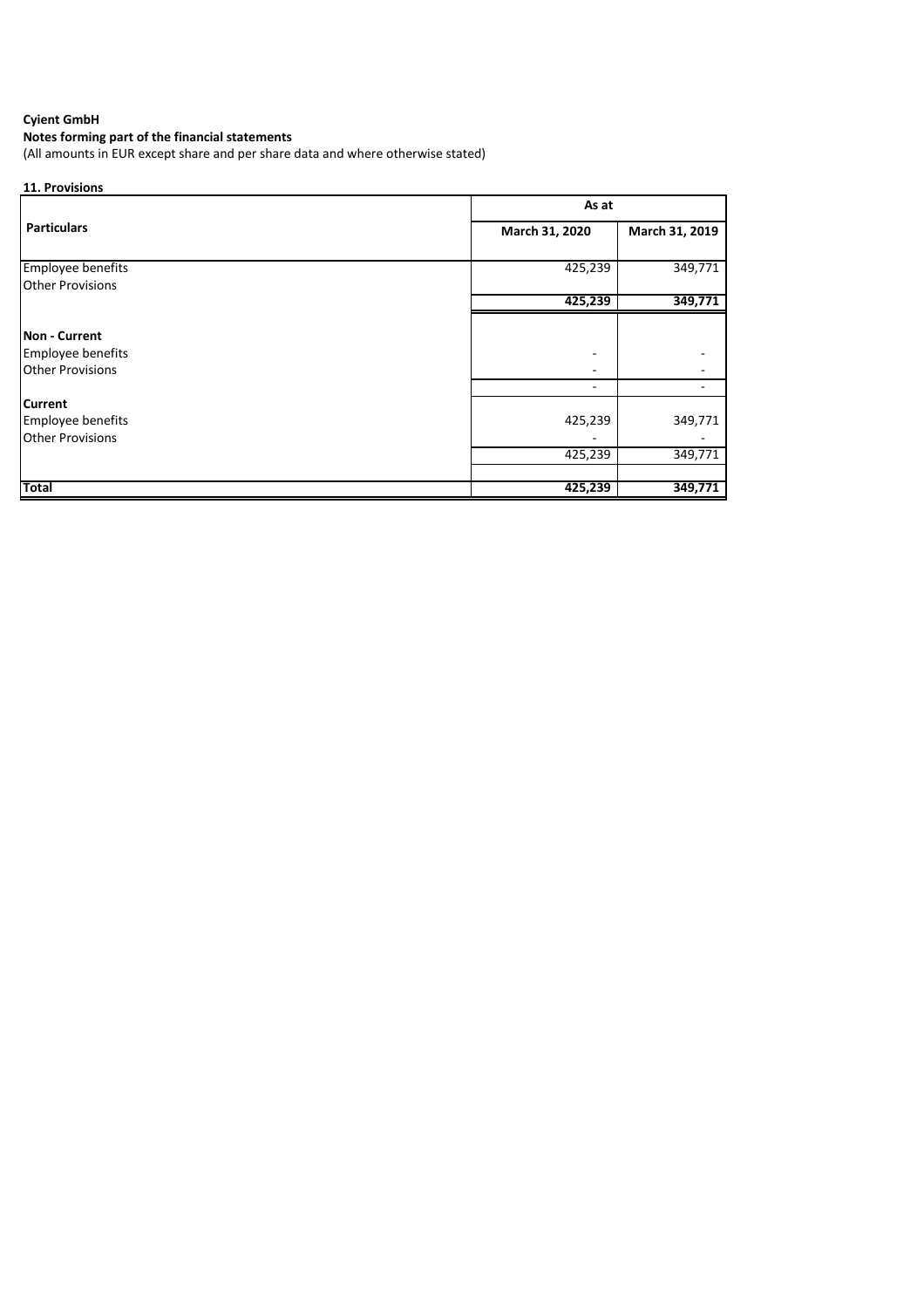## **Notes forming part of the financial statements**

(All amounts in EUR except share and per share data and where otherwise stated)

#### **12. Income taxes**

#### **12.1 - Tax Expense**

## **A. Income tax expense/(benefit) recognised in the statement of profit and loss**

|                                   | For the year ended       | For the year ended |
|-----------------------------------|--------------------------|--------------------|
| <b>Particulars</b>                | March 31, 2020           | March 31, 2019     |
| <b>Current tax</b>                |                          |                    |
| In respect of the current year    | 568,449                  | 590,451            |
| In respect of prior years         | (11, 560)                | (111, 114)         |
|                                   | 556,888                  | 479,336            |
| Deferred taxes expense/(benefit): |                          |                    |
| In respect of the current year    |                          | (38,000)           |
|                                   | $\overline{\phantom{0}}$ | (38,000)           |
|                                   |                          |                    |
| <b>Total</b>                      | 556,888                  | 441,336            |

## **12.2. Deferred tax assets and liabilities**

**A.** The following is the analysis of deferred tax assets/(liabilities) presented in the balance sheet:

| <b>Particulars</b>            | As at                                   |       |
|-------------------------------|-----------------------------------------|-------|
|                               | <b>March 31, 2020</b><br>March 31, 2019 |       |
|                               |                                         |       |
| Deferred tax assets           | $\overline{\phantom{0}}$                |       |
| Deferred tax liabilities      | 13,219                                  | 8,000 |
| Deferred tax liabilities, net | 13,219                                  | 8,000 |

#### **12.3 Current tax assets & liabilities**

| <b>Particulars</b>                                   | As at          |                |
|------------------------------------------------------|----------------|----------------|
|                                                      | March 31, 2020 | March 31, 2019 |
| <b>Current tax assets</b>                            |                |                |
| Current tax assets                                   | 94,149         | 67,604         |
| <b>Current tax liabilities</b><br>Income tax payable | 99,742         | 307,374        |
|                                                      |                |                |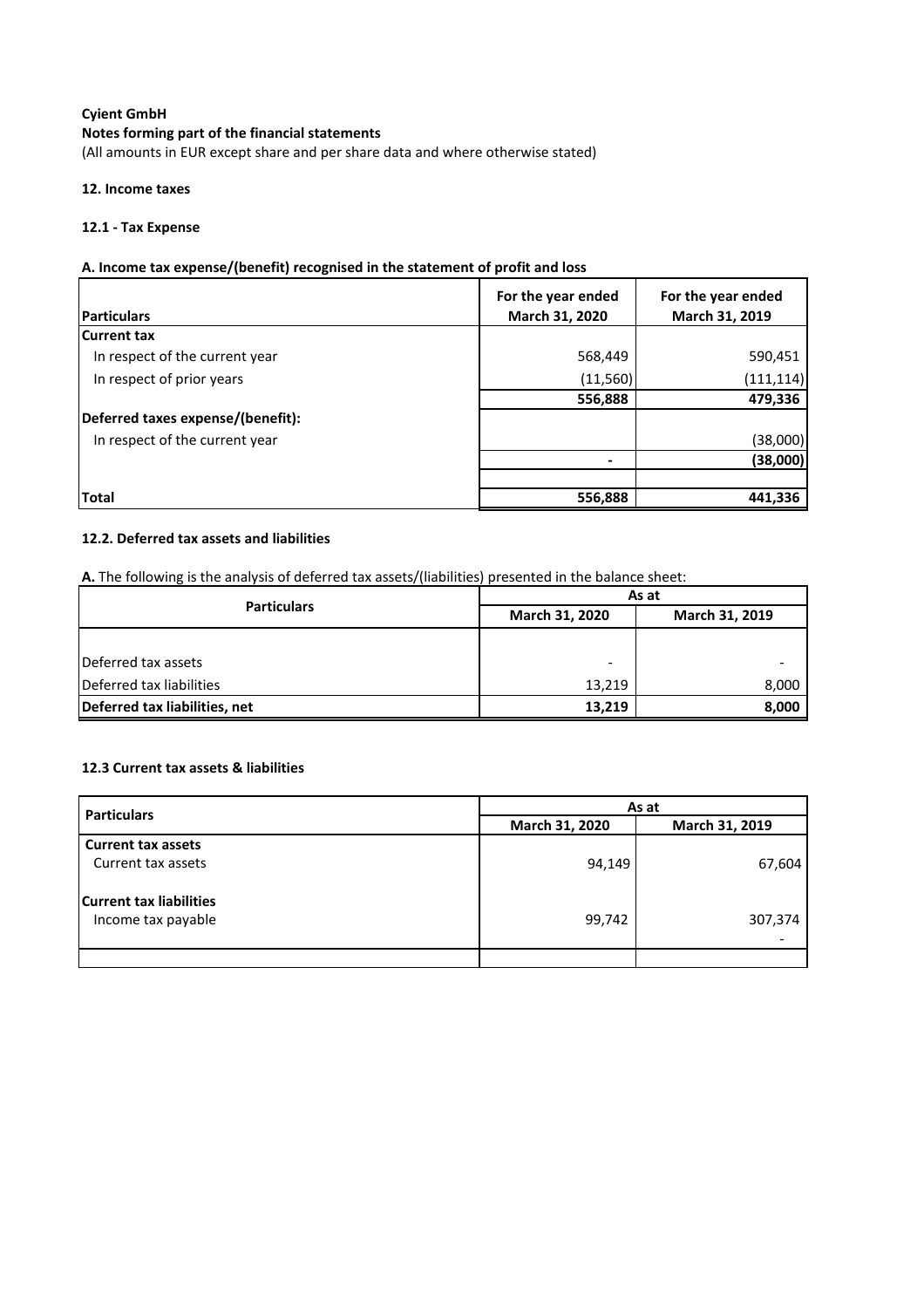# **Notes forming part of the financial statements**

(All amounts in EUR except share and per share data and where otherwise stated)

### **13. Other liabilities**

| <b>Particulars</b>    | As at          |                |
|-----------------------|----------------|----------------|
|                       | March 31, 2020 | March 31, 2019 |
| <b>ICurrent</b>       |                |                |
| Unearned revenue      | 79,721         | 74,992         |
| Statutory remittances | 469,485        | 755,465        |
| Total                 | 549,206        | 830,458        |

# **14. Current borrowings**

|                             | As at          |                |
|-----------------------------|----------------|----------------|
| <b>Particulars</b>          | March 31, 2020 | March 31, 2019 |
| Secured - at amortised cost |                |                |
| Loans repayable on demand   |                |                |
| from banks                  |                | 2,006,487      |
| <b>Total</b>                | -              | 2,006,487      |

#### **15. Trade Payables**

| <b>Particulars</b>    | As at          |                |
|-----------------------|----------------|----------------|
|                       | March 31, 2020 | March 31, 2019 |
| <b>Trade Payables</b> | 13,996,275     | 9,951,268      |
| <b>Total</b>          | 13,996,275     | 9,951,268      |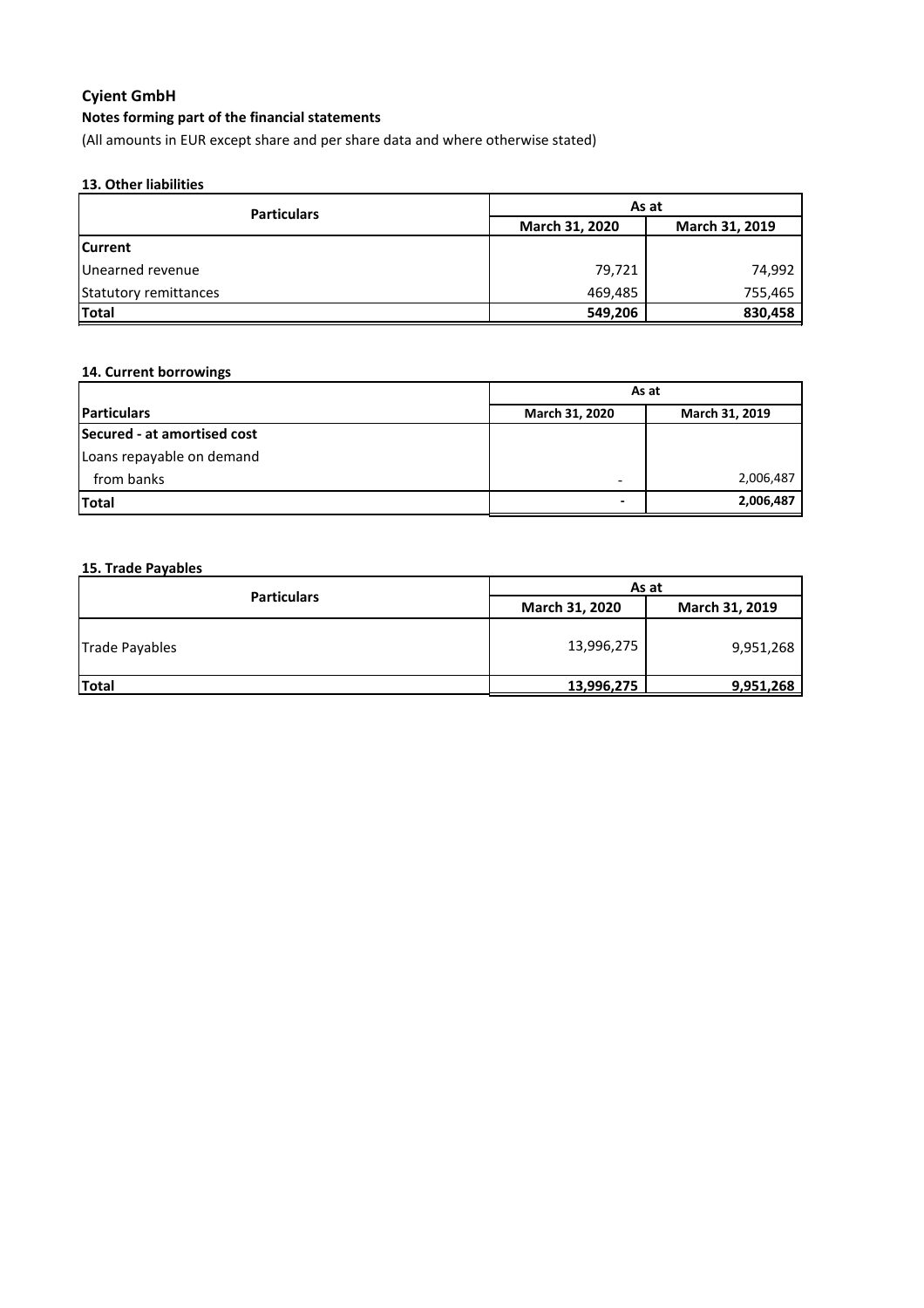# **Notes forming part of the financial statements**

(All amounts in EUR except share and per share data and where otherwise stated)

# **16. Revenue from operations**

| <b>IParticulars</b>     | For the year ended | For the year ended |
|-------------------------|--------------------|--------------------|
|                         | March 31, 2020     | March 31, 2019     |
|                         |                    |                    |
| <b>Sale of services</b> | 25,947,022         | 27,020,727         |
| Total                   | 25,947,022         | 27,020,727         |

# **17.Other Income**

| <b>Particulars</b>                                            | For the year ended | For the year ended |
|---------------------------------------------------------------|--------------------|--------------------|
|                                                               | March 31, 2020     | March 31, 2019     |
| <b>Interest Income</b>                                        |                    |                    |
| Interest income on financial assets carried at amortised cost |                    |                    |
| Bank deposits (at amortised cost)                             | 84,191             | 92,735             |
| Interest income from related parties                          | 95,996             | 108,183            |
|                                                               | 180,187            | 200,918            |
| Other non-operating income                                    |                    |                    |
| Liabilities no longer required, written back                  |                    |                    |
| Miscelleneous income (net)                                    | 40,589             | 68,762             |
|                                                               | 40,589             | 68,762             |
| <b>Other gains and losses</b>                                 |                    |                    |
| Net foreign exchange gains/ (losses)                          | 399,727            | 279,304            |
| Loss on disposal of property, plant and equipment             |                    | (17, 981)          |
|                                                               | 399,727            | 261,323            |
| <b>Total</b>                                                  | 620,502            | 531,003            |

# **18. Employee benefit expense**

| <b>IParticulars</b>                                      | For the year ended | For the year ended |
|----------------------------------------------------------|--------------------|--------------------|
|                                                          | March 31, 2020     | March 31, 2019     |
| Salaries and wages, including bonus                      | 7,565,201          | 8,532,129          |
| Social security and other benefits to overseas employees | 142,235            | 124,608            |
| Share based payments transactions expenses               | 17,401             | 7,397              |
| Staff welfare expenses                                   | 20.323             | 109.976            |
| Total                                                    | 7,745,160          | 8,774,111          |